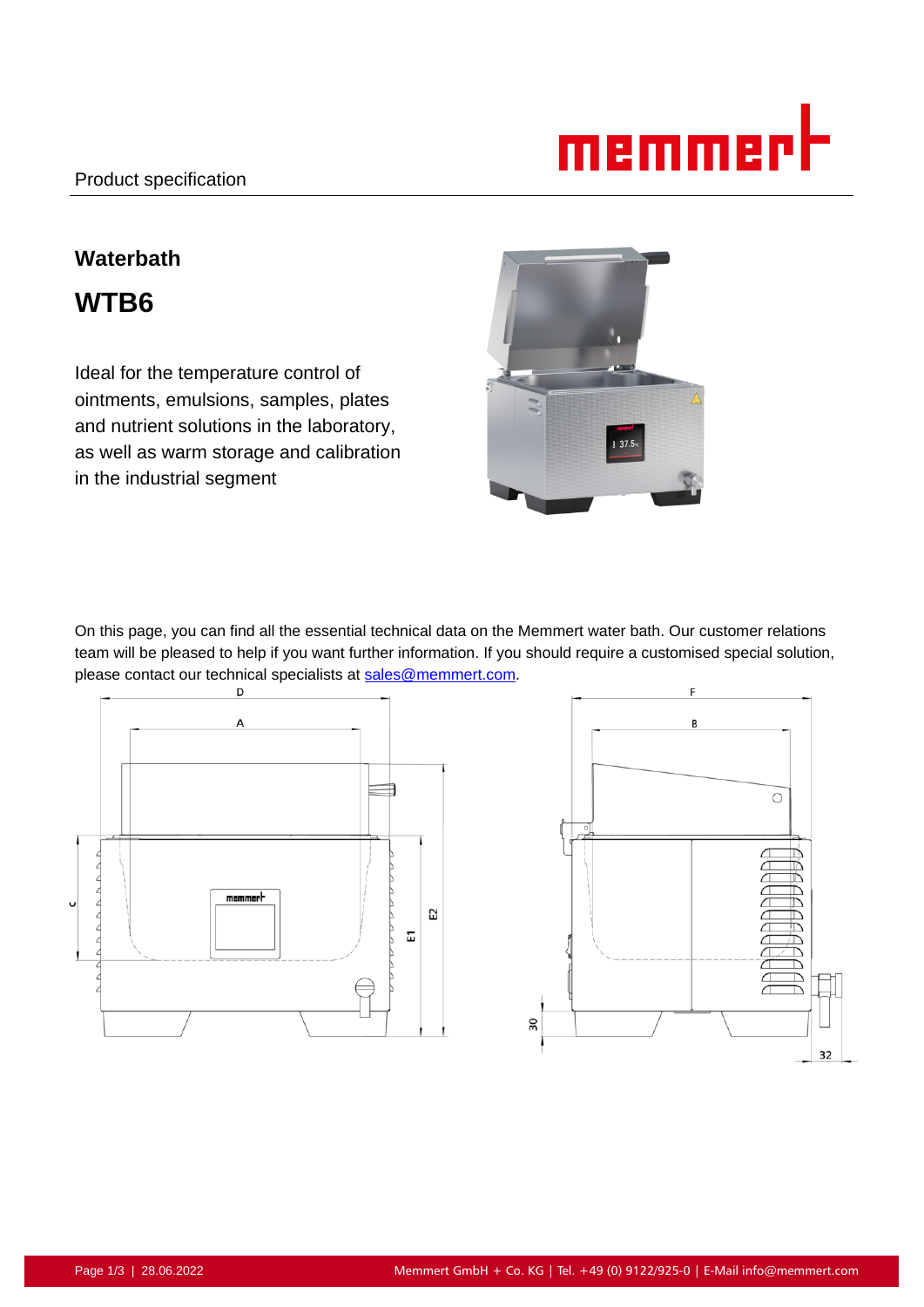## **Temperature**

| <b>Temperature sensor</b>              | digital temperature sensor, mounted on the outside of the bath               |
|----------------------------------------|------------------------------------------------------------------------------|
| Temperature                            | Setting Celsius / Fahrenheit                                                 |
| Working temperature range              | at least 5 above ambient to +100 (with cover, depending on ambient pressure) |
| Setting temperature range              | +10 to +100 $^{\circ}$ C                                                     |
| <b>Setting accuracy</b><br>temperature | 0.1 °C                                                                       |

## **Control technology**

| Calibration       | 2-point calibration                                                             |
|-------------------|---------------------------------------------------------------------------------|
| Controller        | intuitive 3.5" colour graphic display with touch screen                         |
| <b>Controller</b> | digital display of set and actual temperature and of (remaining) programme time |

#### **Safety**

| <b>Temperature control</b> | two-stage safety system to prevent overtemperature                                                 |
|----------------------------|----------------------------------------------------------------------------------------------------|
| <b>Temperature control</b> | individually adjustable overtemperature alarm, visual and acoustic                                 |
| <b>Temperature control</b> | Independent temperature limiter to switch off the heating in case of failure                       |
| Autodiagnostic system      | microprocessor PID-temperature controllerwith integrated autodiagnostic system withfault indicator |

# **Heating concept**

| Heating | corrosion-proof large-area heating on the outside of the interior |
|---------|-------------------------------------------------------------------|
|---------|-------------------------------------------------------------------|

# **Standard equipment**

| Cover        | Stainless steel gable cover                                           |
|--------------|-----------------------------------------------------------------------|
| Drain system | innovative drain system - easy to empty                               |
| Timer        | digital timer from 1 min. up to 99 hours 59 min., visual and acoustic |

## **Stainless steel interior**

| Deep-drawn stainless steel tray (stainless steel W.St. 1-4301), without corners and edges for easy<br>cleaning incl. central drain (no disturbing installations) |
|------------------------------------------------------------------------------------------------------------------------------------------------------------------|
| $W_{(A)}$ x h <sub>(C)</sub> x d <sub>(B)</sub> : 277 x 150 x 217 mm                                                                                             |
| 7 I                                                                                                                                                              |
| 40 mm                                                                                                                                                            |
| $114 \text{ mm}$                                                                                                                                                 |
|                                                                                                                                                                  |